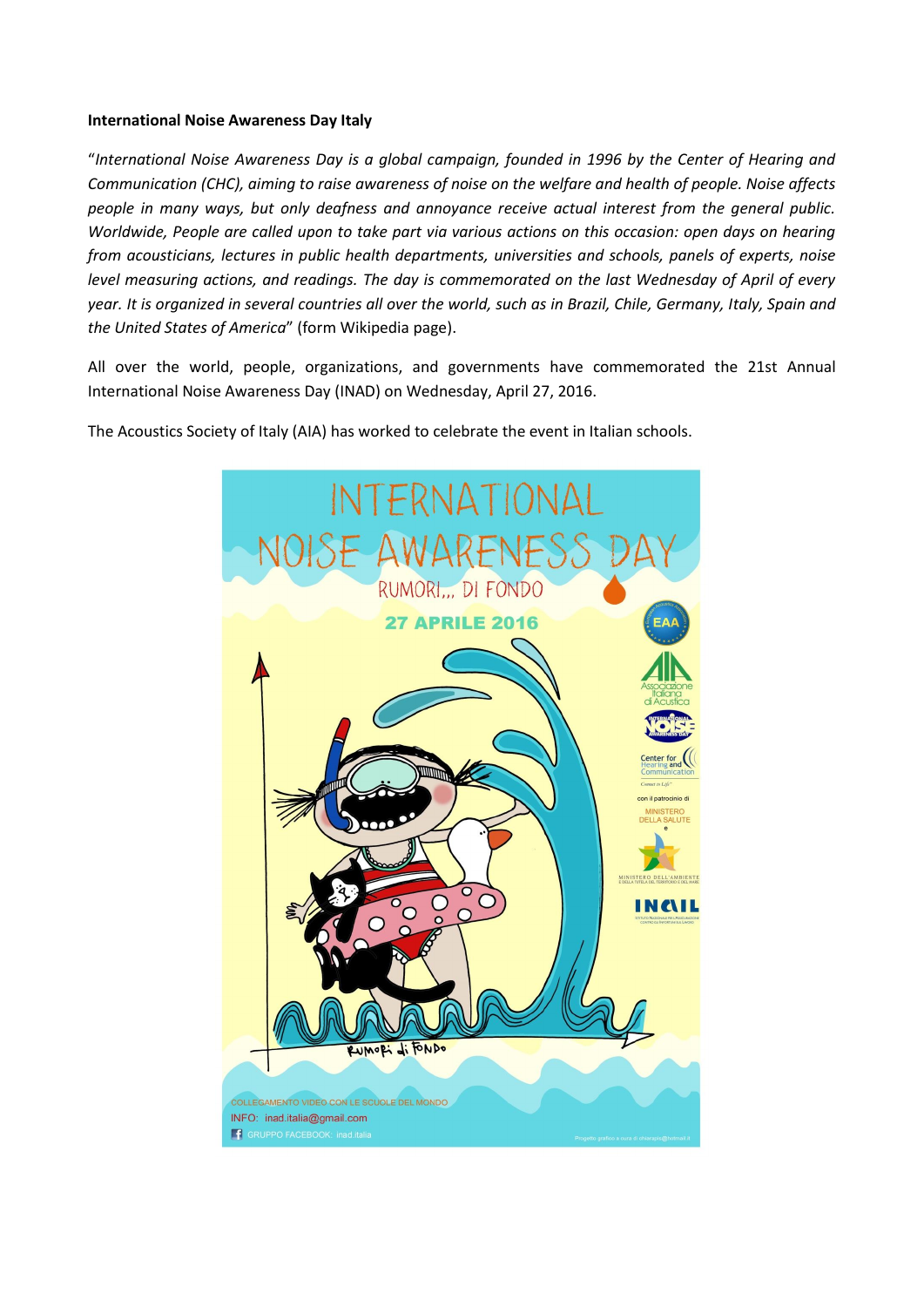The event has the patronage of several national organizations:

- **Ministero della Salute (Ministry of Health);**
- Ministero dell'Ambiente e della tutela del Territorio e del Mare (Ministry of Environment);
- Inail (Italian Workers Compensation Authority).

AIA working group has defined the general objectives of "Noise Awareness Day – Italia", the awareness program to be implemented in Italy, drafting the initiatives yearly organized in Italian schools, aiming to:

- inform and increase awareness of students and citizens on noise reduction by means of social media (leaflets, posters, social networks, etc..);
- **n** measure and assess noise in schools (indoor and outdoor);
- **design solutions for noise mitigation and improvement of acoustic climate;**
- describe soundscapes in schools and school courtyards;
- write and/or draw an advertising campaign on noise;
- understand, define and observe a "quiet diet";
- distribute and collect questionnaires and interviews about sound quality in schools and in living environments;
- **F** invent new games and activities related to acoustic and noise;
- take a minute for hearing silence;
- create links between schools of different cities and countries to share the actions taken.

AIA and other members societies of EAA, the European Acoustics Association, organize INAD-ITALY, a set of initiatives for schools and communities. Several Italian Schools have carried out educational projects on environmental acoustics, noise protection and pleasant enjoyment of music and soundscapes.

Teachers and students, in collaboration with AIA experts, have presented materials, informing other students on results of their educational programs.

Experts of AIA have shown actions of prevention and protection from the risk of exposure to noise in the acoustic daylife (and nightlife) of young people, discussing some design solutions for noise exposure reduction.

The celebrations in Italy are from 2010, whit different annual claims:

- **2010:TRASFORMA IL RUMORE;**
- **2011: ACCHIAPPA IL RUMORE;**
- **2012: CONOSCI IL RUMORE;**
- **2013: RI-CONOSCI IL RUMORE:**
- **2014: FAI RUMORE CONTRO IL RUMORE;**
- **2015: PAESAGGI SONORI INTORNO A NOI;**
- **2016: RUMORI... DI FONDO.**

The Italian schools involved in the  $21<sup>st</sup>$  edition were:

- Istituto Tecnico Grafico " Einaudi" Cremona:
- Scuola Secondaria I grado " Ist. Cavalieri" Milano;
- **E** Istituto Comprensivo "Grossi", Plesso "Ottolini Belgioioso" Milano;
- Istituto Comprensivo "Arcadia" Milano;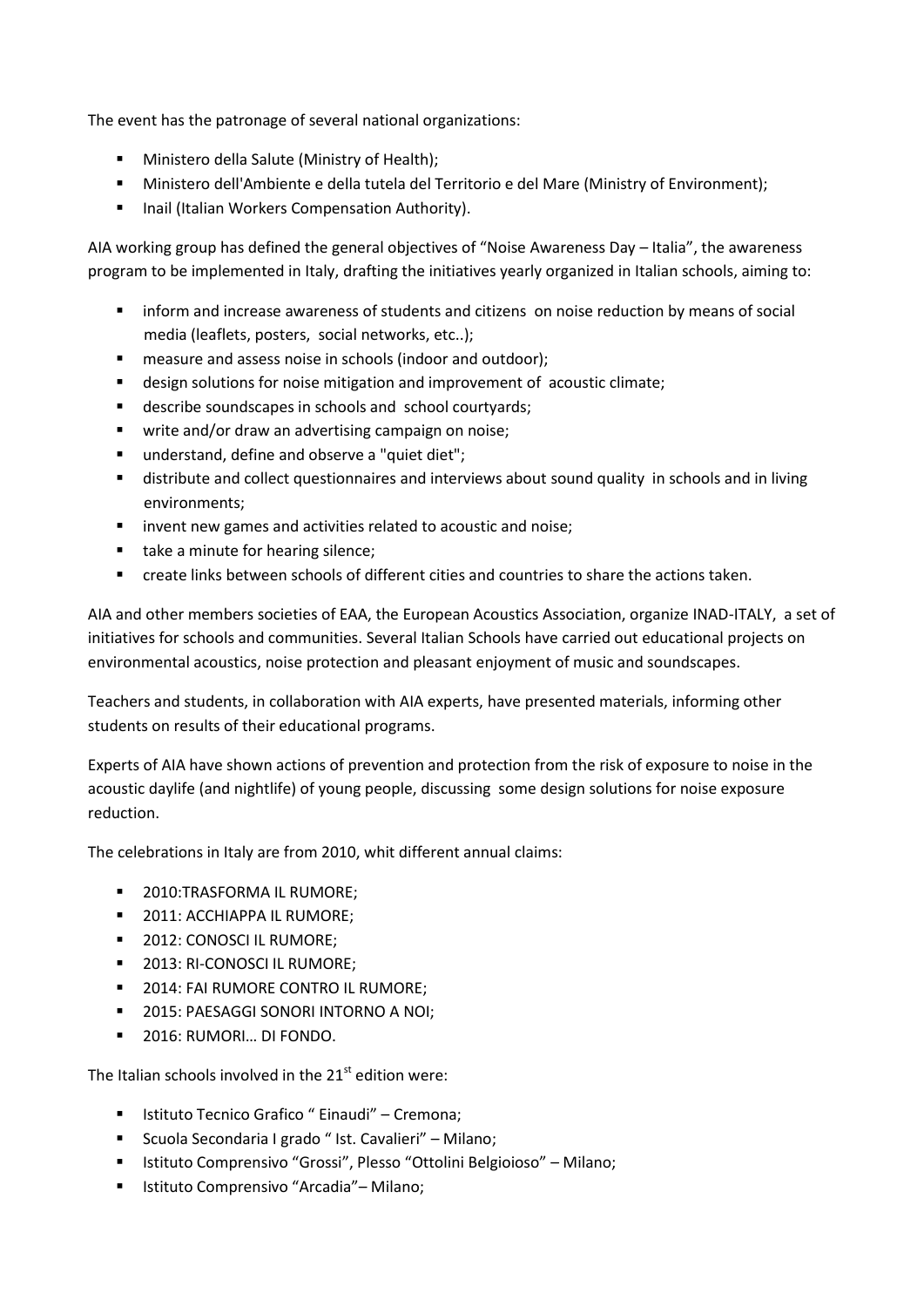- Scuola Primaria "N. Ferrucci", Istituto Comprensivo "Piazza Sicilia" Milano;
- Istituto Tecnico "Garibaldi/Da Vinci" Cesena (FC);
- **ISTITUTO COMPTENSIVO "G. Da Verrazzano" Greve in Chianti (FI);**
- Scuola Secondaria I grado "E.Fermi" Pontasserchio (PI);
- Istituto di Istruzione Superiore "S.G. Bosco" sez. Professionale "Cennini" Colle Val d'Elsa (SI);
- Istituto Tecnico, Polo tecnologico "Manetti-Porciatti" Grosseto;
- Liceo Scientifico "Primo Levi" Roma;
- Liceo "G. Galilei" Piedimonte Matese (CE);
- Istituto Tecnico "G.M. Angioy" Sassari.

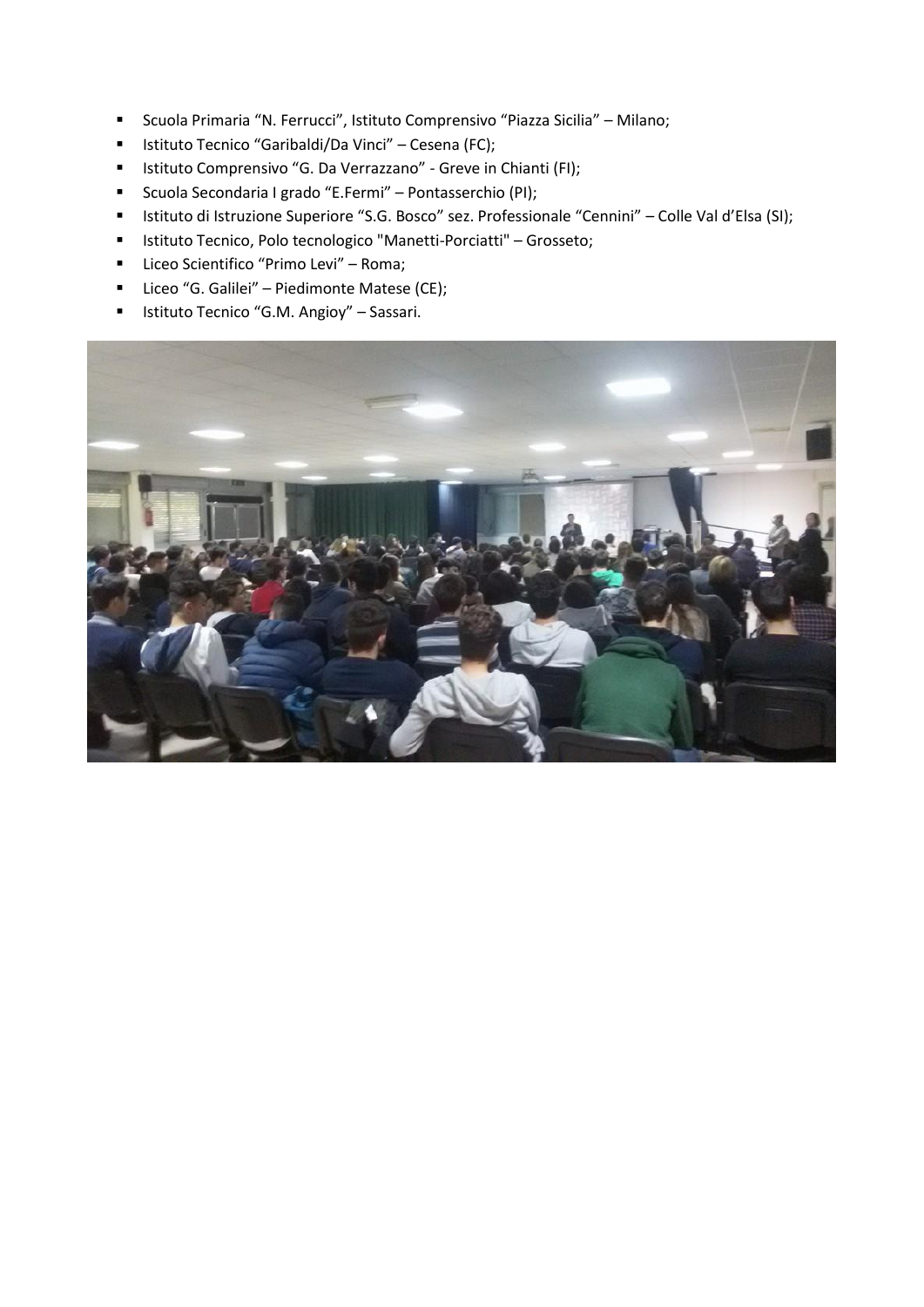